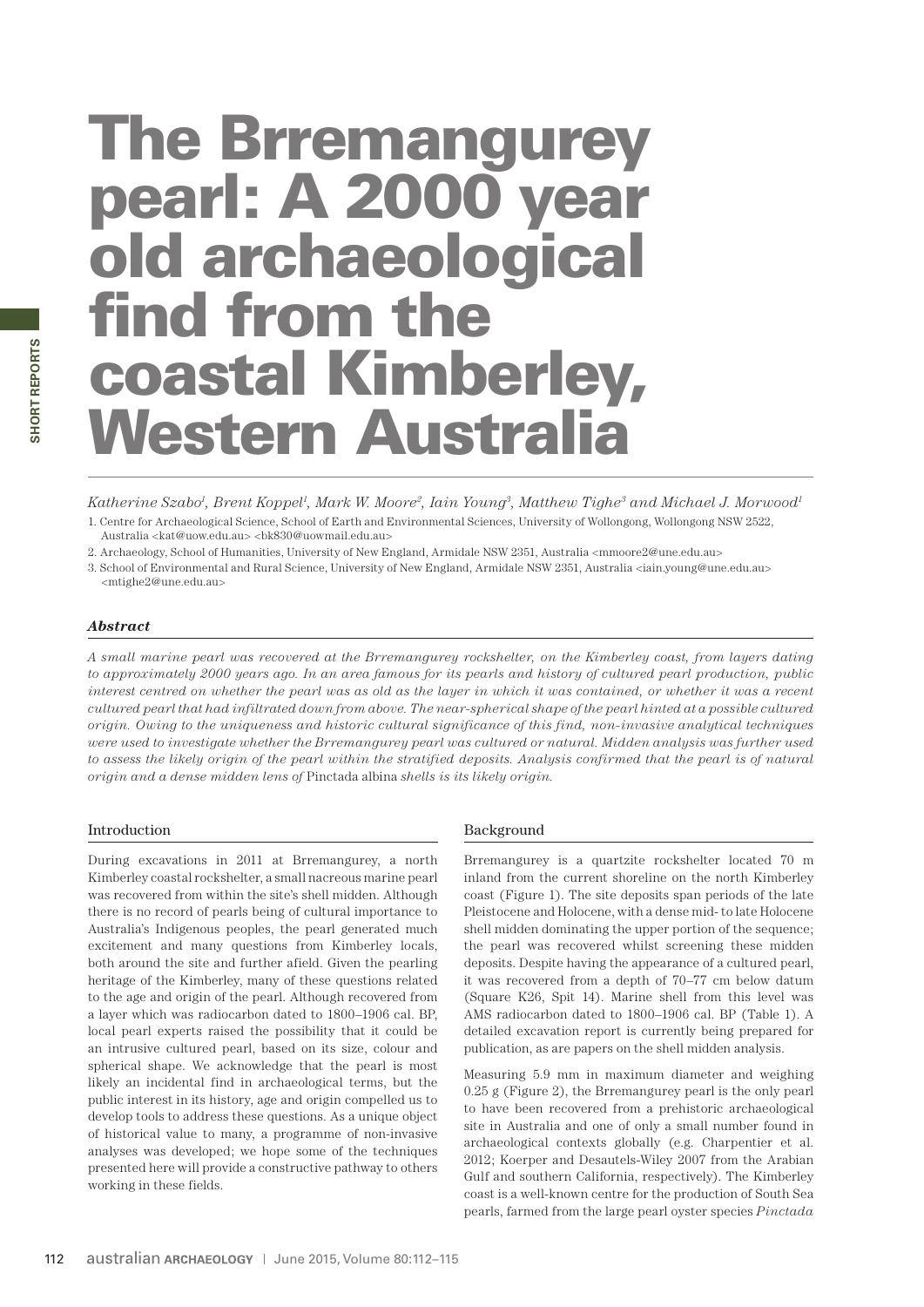*maxima*. The collection of natural pearls from local beds of the smaller species *P. albina* further to the south in Shark Bay was a significant industry in the 1860s before the beds collapsed, after which the industry never entirely recovered (Kunz and Stephenson 1908:200–201; Moore 1994:123; Streeter 2006:144). Subsequently, a new industry utilising then novel Japanese technologies of pearl culturing was introduced to the areas surrounding Broome in the 1950s (Edwards 1994:70; Ward 2002:32). Today, pearl farms are scattered along the northern Australian coast from the Kimberley to Darwin (Dennis 2011; Hills 2013).

Despite the fact that the pearl was recovered from sub-surface deposits in what appeared to be a robustly stratified midden, two Broome pearl experts (James Brown and Penny Arrow) likened the Brremangurey pearl to a cultured Akoya pearl. Akoya pearls are smaller than those generally produced by *P. maxima* and are cultured from the Japanese species *P. imbricata fucata* (= *fucata*) (Bouchet 2014; Landman et al. 2001:30; Ward 2002:25). The slightly golden-rose hue of the



**Figure 1** The location of the Brremangurey site on the shore of the Admiralty Gulf, northern Western Australia.



**Figure 2** The Brremangurey pearl. Scale bar is in millimetres.

| Ë<br>ode<br>aborat. | $\overline{a}$<br>∊ | r=<br>ā<br>calibrat<br>ge | $\Delta R$ | ᄝ<br>6<br>ē<br>⋴<br>alib<br><b>ge</b> | g m<br>Б<br>$\mathbf{S}$<br>$_{\rm Galibra}$<br>ee <sub>e</sub> |
|---------------------|---------------------|---------------------------|------------|---------------------------------------|-----------------------------------------------------------------|
| $OZQ-192$           | Pinctada<br>albina  | $2305 \pm 25$             | $60 + 31$  | $1800 -$<br>1906                      | $1730-$<br>1954                                                 |

**Table 1** AMS radiocarbon date stratigraphically associated with the Brremangurey pearl. Calibrated using Calib 7.0.2 with the Marine 13 dataset (Reimer et al. 2013; Stuiver and Reimer 1993). ΔR as recommended by Alan Hogg (23 December 2014).

Brremangurey pearl also aligned with the common colour palette of Akoya pearls. Shell midden deposits are notoriously porous (e.g. Stein 1992; Villagran et al. 2009) and detailed analytical work on the chronostratigraphic integrity of the Brremangurey shell midden using amino acid racemization clearly demonstrated that there has been significant timeaveraging of portions of the midden deposits, as well as instances of substantial downward movement of shell within the matrix. The possibility that the pearl could be intrusive was therefore investigated.

## Analytical Approaches

Standard analytical techniques, such as radiocarbon dating, stable isotope analysis and elemental analyses (e.g. ICP-MS), all require parts of the sample to be destroyed (Malainey 2011:106–107, 264), and thus were inappropriate for this study<sup>1</sup>. In coordination with Cygnet Bay Pearl Farm, a comparative analysis of known-age beaded and unbeaded ('keshi') pearls, and the Brremangurey pearl was conceived, in which x-ray computed microtomography (μ-CT) analysis would be used to visualise the pearls' interior structures, including banding and bead/nucleus morphology.

μ-CT is a non-destructive imaging methodology with high spatial resolution. Samples are typically rotated through 360°, creating a three-dimensional model comprised of a large series of two-dimensional slices which can be individually assessed. The use of x-ray technology allows differences in density to be clearly defined and mapped through the differential blocking and absorption of x-rays (Karampelas et al. 2010). The abilities and non-destructive nature of μ-CT make it ideal for studying pearls and the structures and layers of which they are composed (Karampelas et al. 2010; Krzemnicki et al. 2010).

A GE Phoenix v|tome|x ultra high resolution CT system with an additional nanofocus x-ray tube was used for the analysis, with a 3D maximum resolution of 2 μm. Three pearls (two seeded in 2010 and harvested in 2012) made available by Cygnet Bay were scanned. The beads used were aragonitic spheres manufactured from the shell of a species of North American freshwater mussel ('Mississippi mussel'). The third example from Cygnet Bay was a keshi pearl that grew without an inserted bead. The Brremangurey pearl was also scanned and, in addition to a scan of the complete pearl, a scan focused on the interior nucleus was also undertaken. Final images were scanned at the most appropriate resolution to capture the whole pearl structure; however, **EXAMPLE 18**<br> **EXAMPLE 18**<br> **EXAMPLE 18**<br> **EXAMPLE 18**<br> **EXAMPLE 18**<br> **EXAMPLE 18**<br> **EXAMPLE 18**<br> **EXAMPLE 18**<br> **EXAMPLE 18**<br> **EXAMPLE 18**<br> **EXAMPLE 18**<br> **EXAMPLE 18**<br> **EXAMPLE 18**<br> **EXAMPLE 18**<br> **EXAMPLE 18**<br> **EXAMPLE 18** 

<sup>1</sup> It should be noted that 'non-destructive' in archaeological terms (i.e. no physical modification of the object) is more equivalent to the term 'non-invasive' in the physical sciences, rather than their<br>usage of the term non-destructive (Cassar and Degrigny 2005).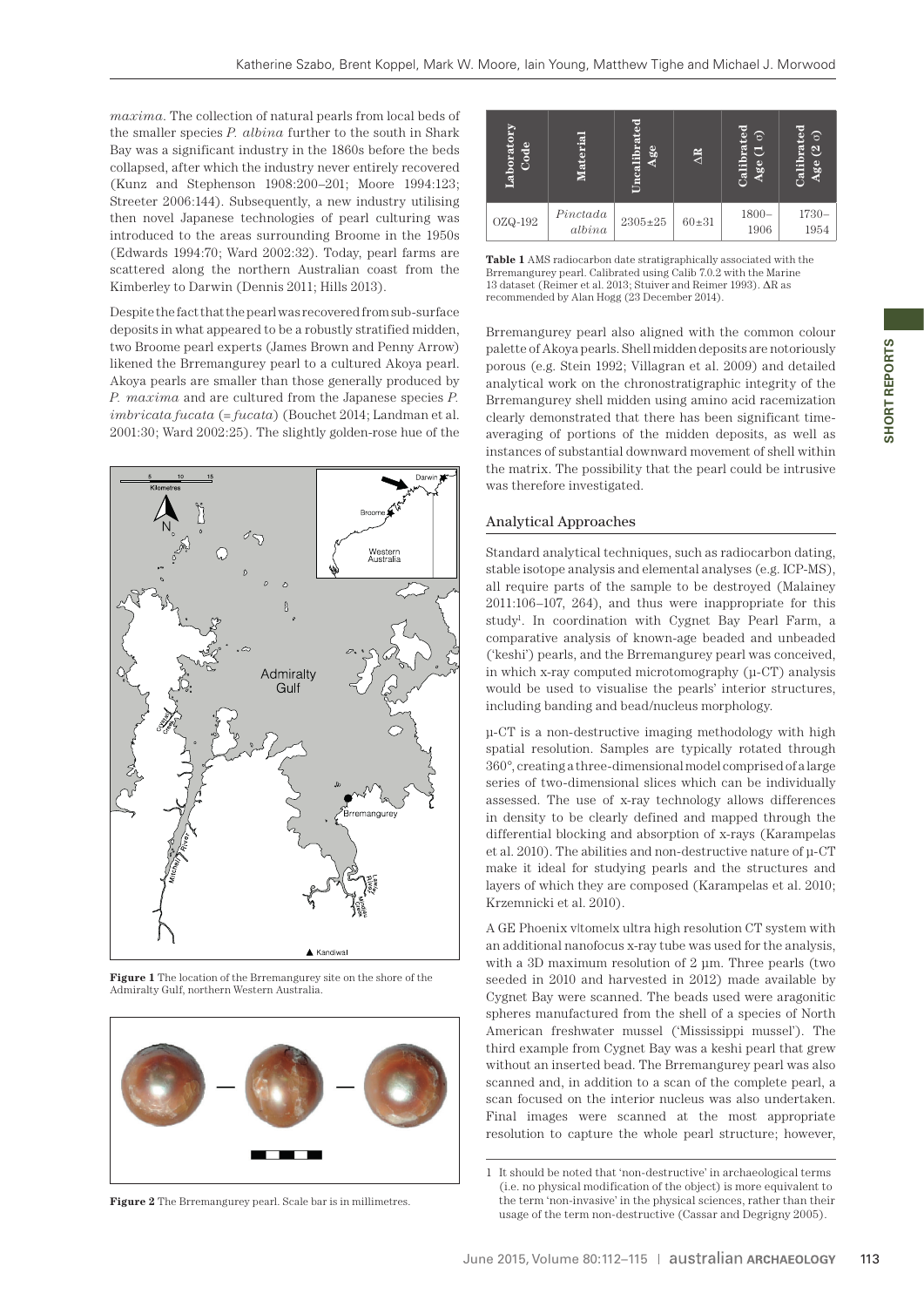initial scans at high resolution were checked to ensure that small changes in final resolution did not alter the type and number of banding observed in each pearl.

#### Results

The scans of the beaded Cygnet Bay pearls, which had a growing duration of two years before harvest, showed clear bands of aragonite laid down over the bead. For each year of growth, a single band of nacre was deposited (Figure 3). In contrast, the scan of the Brremangurey pearl revealed no less than 14 layers of nacre (Figure 4). The layers of nacre are also relatively thinner than those seen in the cultured Cygnet Bay pearls.

The μ-CT scans demonstrated that the Brremangurey pearl had a near-spherical nucleus (Figure 5). It was also apparent that it was composed of calcium carbonate. As with the aragonite beads of the modern cultured pearls, materials of the same mineralogical composition appear with the same colour/density in the μ-CT scans. Despite both the Brremangurey and Cygnet Bay beaded pearls having spherical calcium carbonate centres, there were clear visual differences in their internal structures. The Cygnet Bay examples had a solid, homogeneous aragontic mass at their centre in line with the sculpted bead used in pearl aquaculture (Figure 3). The Brremangurey pearl had a nucleus seemingly comprised of a hollow centre surrounded



**Figure 3** μ-CT surface rendering of a Cygnet Bay Pearl seeded in 2010 and recovered in 2012 (left) and showing two bands of nacre in cut-away view (right). An irregularity in banding has formed around an intrusive object during pearl growth. Scanning was undertaken at 31 μm resolution at 130 kV and 70 μA. Pearl is 10.6 mm in lateral diameter.



**Figure 4** μ-CT surface rendering of the complete Brremangurey pearl (left) showing layers in cut-away view (right). Scanning was undertaken at 15 μm resolution at 130 kV and 70 μA. Pearl is 5.9 mm in diameter.

by radial calcium carbonate struts projecting outwards to a pustulose exterior (Figure 5). This morphology clearly accords with what is expected in a natural pearl generated by damage during growth at the mantle of the mollusc (Hänni 2012). The younger mantle cells, which sit outermost on the mantle, generate the dull outer calcitic prismatic layer of shell, whereas the older cells produce the nacreous lustrous shell interior (Hänni 2012). Thus, when damage occurs at the edge of the mantle, a small cyst is often formed in which prismatic cells are laid down first, followed by sequential layers of nacre (Hänni 2012). This is a recognised growth mode and structure for natural pearls, and matches precisely the internal structure of the Brremangurey pearl.



**Figure 5** μ-CT rendering of the nucleus of the Brremangurey pearl, taken at 650 μm radius from the centre void (left), with cut-away view showing the centre void and radial strut-like structures (right). Scanning was undertaken at 6.7 μm resolution at 100 kV and 70 μA.

#### Discussion and Conclusion

The μ-CT analysis shows that the Brremangurey pearl has neither the type of banding nor internal artificial bead that we would expect to see in a cultured pearl. The extended period of growth evidenced by the high number of nacreous internal layers is also well in excess of conventional and historical culturing practices. Although the programme of non-invasive analysis did not allow us to date the pearl directly, no data generated during the course of these analyses implies intrusion from higher levels. The pearl has also been emphatically demonstrated to be of natural formation.

In terms of its archaeological context, the pearl was embedded within a dense lens of shells from the small pearl oyster species *P. albina*, with the midden both above and below this lens being dominated by the much more common soft-shore bivalve *Marcia hiantina*. Amino acid racemization analyses demonstrate that the *P. albina* lens is in situ and stratigraphically distinct from other midden formation episodes (Brent Koppel unpub. data). With the pearl likely being an incidental introduction through ancient Indigenous shell collection, the most important aspect of the pearl recovered from Brremangurey may not be the pearl itself, but the dense lens of pearl oyster shells in which it was embedded. It has been previously argued that *Pinctada* spp. pearl oysters were of cultural significance in the Kimberley (Akerman and Stanton 1994; Balme and Morse 2006; O'Connor 1999:121). The potential cultural significance of the *P. albina* layer at Brremangurey will be further explored within the larger context of the shell midden analysis in an upcoming publication.